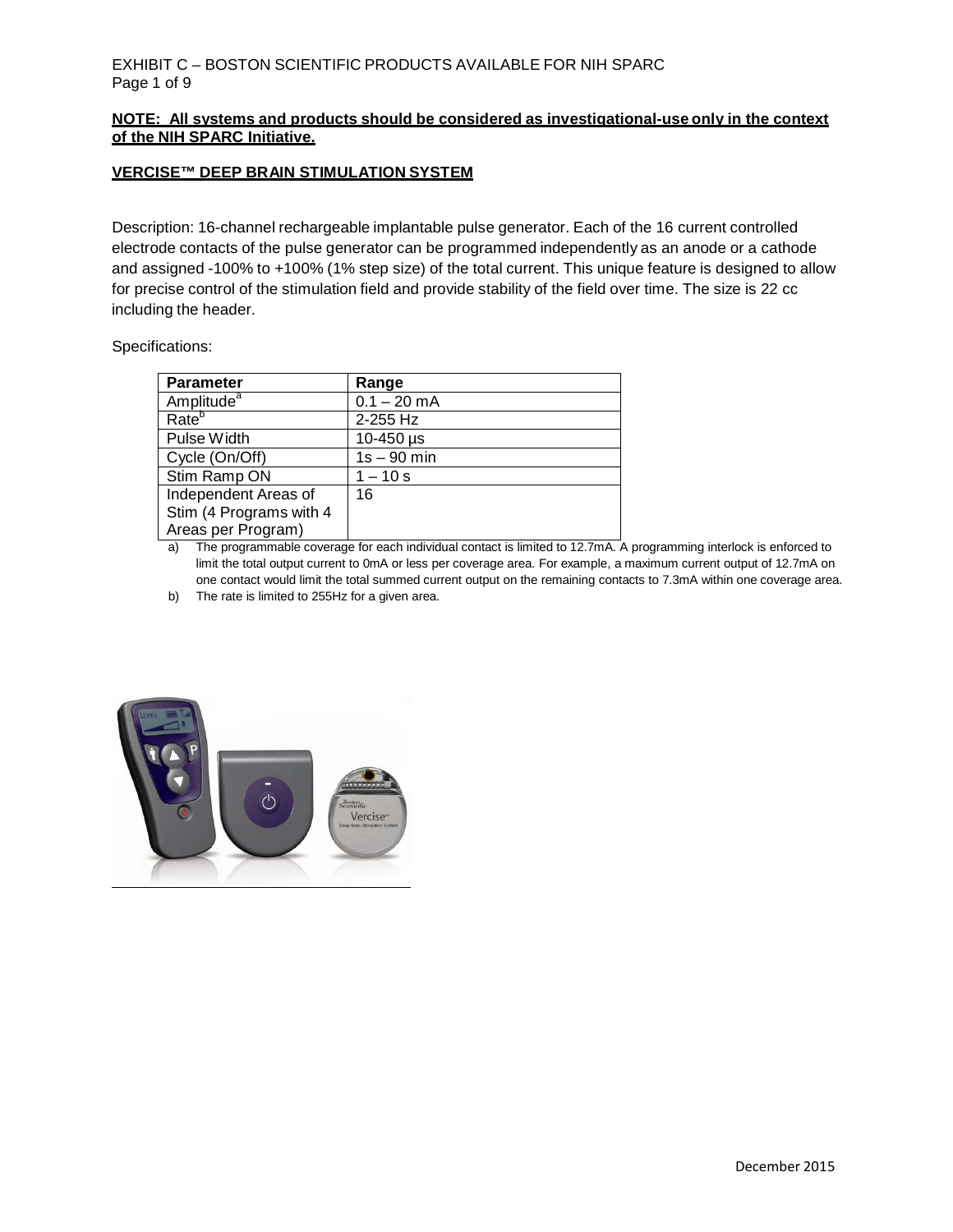## EXHIBIT C – BOSTON SCIENTIFIC PRODUCTS AVAILABLE FOR NIH SPARC Page 2 of 9

# **VERCISE™ PC DEEP BRAIN STIMULATION SYSTEM**

Description: Similar to Vercise DBS rechargeable system in terms of capabilities but uses a primary cell battery and has a different form factor (33cc including the header).



#### **GUIDE™ DBS SOFTWARE**

Description: GUIDE™ DBS Software (GUIDE DBS) is a simulation system that allows the clinician to plan the programming of a patient with a Boston Scientific Deep Brain Stimulation (DBS) System. GUIDE DBS provides:

- A view of the Lead(s) relative to the deep brain structures associated with treatment
- The tools for simulating neuron response to stimulation
- A visual model of the stimulation field in the context of an anatomical atlas.

Using GUIDE DBS, one can determine a starting point for the monopolar review that may reduce programming time.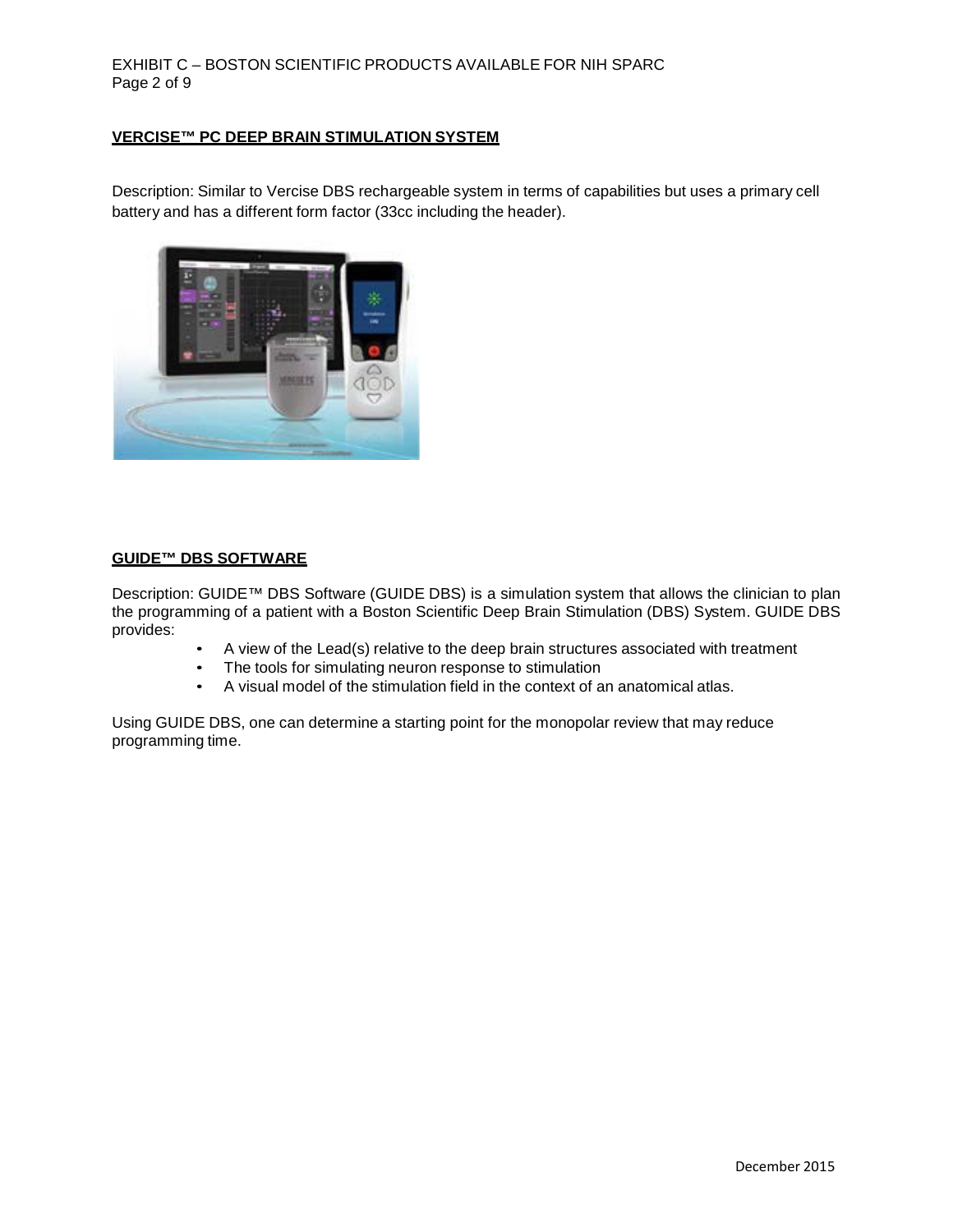## **8-CONTACT DEEP BRAIN STIMULATION LEAD**

Description: The DBS Lead consists of 8 cylindrical contacts. The outer diameter of the DBS Lead and contacts is 1.3 mm and is compatible with existing commercially available DBS implantation tools. The DBS Lead can be implanted and attached to the stimulator for both unilateral stimulation (on either the left or right side) and bilateral stimulation.

Specifications:

| <b>Feature</b>          | <b>Description</b> |
|-------------------------|--------------------|
| Number of contacts      | 8                  |
| Contact Length          | 1.5 <sub>mm</sub>  |
| Contact spacing (center | 2.0 <sub>mm</sub>  |
| to center)              |                    |
| Contact span            | 15.5 <sub>mm</sub> |
| Distal contact to tip   | $<$ 1.3 $mm$       |
| Diameter                | 1.3 <sub>mm</sub>  |
| Overall Length          | 30cm, 45cm         |
| Outer Jacket tubing     | Polyurethane       |
| (insulation)            |                    |
| <b>Contact Material</b> | Platinum/Iridium   |

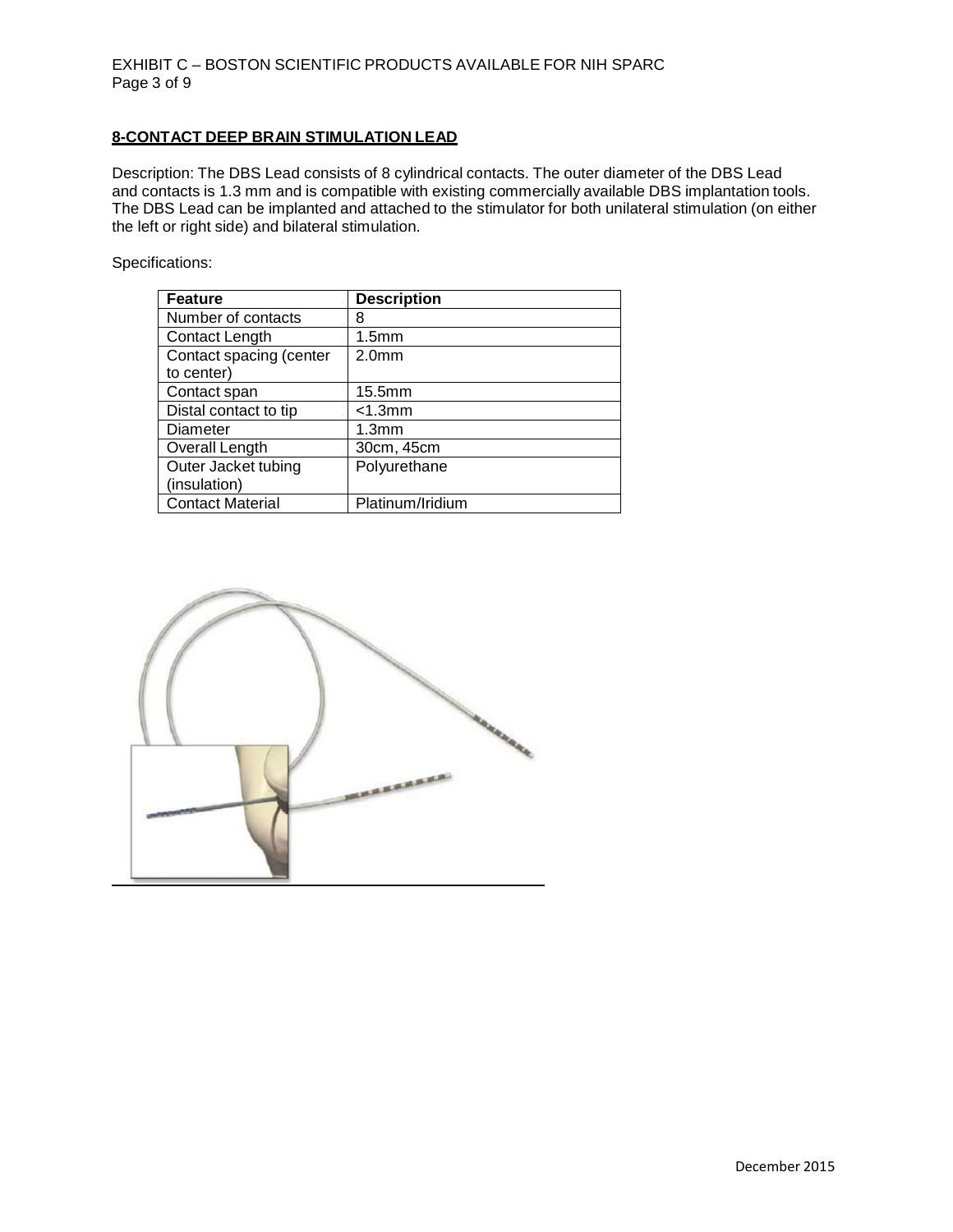# EXHIBIT C – BOSTON SCIENTIFIC PRODUCTS AVAILABLE FOR NIH SPARC Page 4 of 9

# **DIRECTIONAL 8 CONTACT SEGMENTED DEEP BRAIN STIMULATION LEAD**

Description: Eight-contact segmented lead with current steering.

#### **Directional Lead**

Table 1: DBS Directional Lead



| <b>Feature</b>               | <b>Specification</b> |
|------------------------------|----------------------|
| <b>Tip Length</b>            | $1.5$ mm             |
| Contact Length               | $1.5 \text{ mm}$     |
| Contact Spacing (axial)      | $0.5$ mm             |
| <b>Lead Diameter</b>         | $1.3 \text{ mm}$     |
| Overall Length               | 30 cm or 45 cm       |
| <b>Outer Tubing Material</b> | Polyurethane         |
| <b>Contact Material</b>      | Platinum/Iridium     |

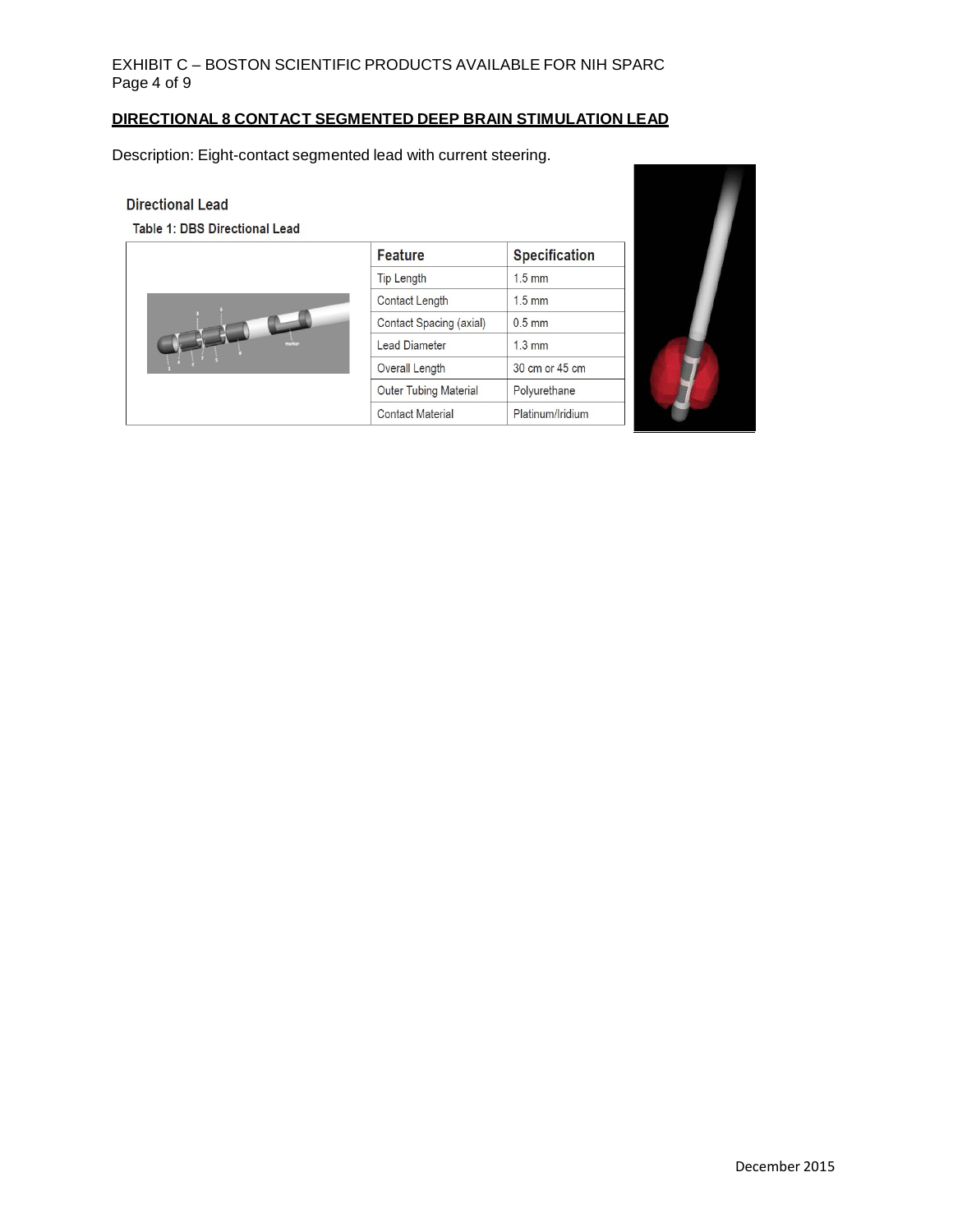#### **PRECISION SPECTRA™ SPINAL CORD STIMULATOR SYSTEM**

Description: 32-channel rechargeable implantable pulse generator. Each of the 32 current-controlled electrode contacts of the pulse generator can be programmed independently as an anode or a cathode and assigned -100% to +100% (1% step size) of the total current. This unique feature is designed to allow for precise control of the stimulation field and provide stability of the field over time. The size is 21.2 cc including the header.

## Specifications:

| <b>Parameter</b> | Range                           |
|------------------|---------------------------------|
| Areas            |                                 |
| Amplitude        | $0 - 25.5$ m $A$                |
| Rate             | $2-1200$ pps <sup>a</sup>       |
| Pulse Width      | $20-1000\mu s^b$                |
| Cycle            | 1s-90min, OFF                   |
| Ramp ON          | $1 - 10s$                       |
| Contacts         | 1-32, case: +100% to -100%, OFF |

a) Only one Area is available if the rate is >130pps

b) Amplitude x Width ≤12.7uC for all leads other than the 4x8 Surgical lead; Amplitude X Width<9.1uC for the 4x8 Surgical Lead

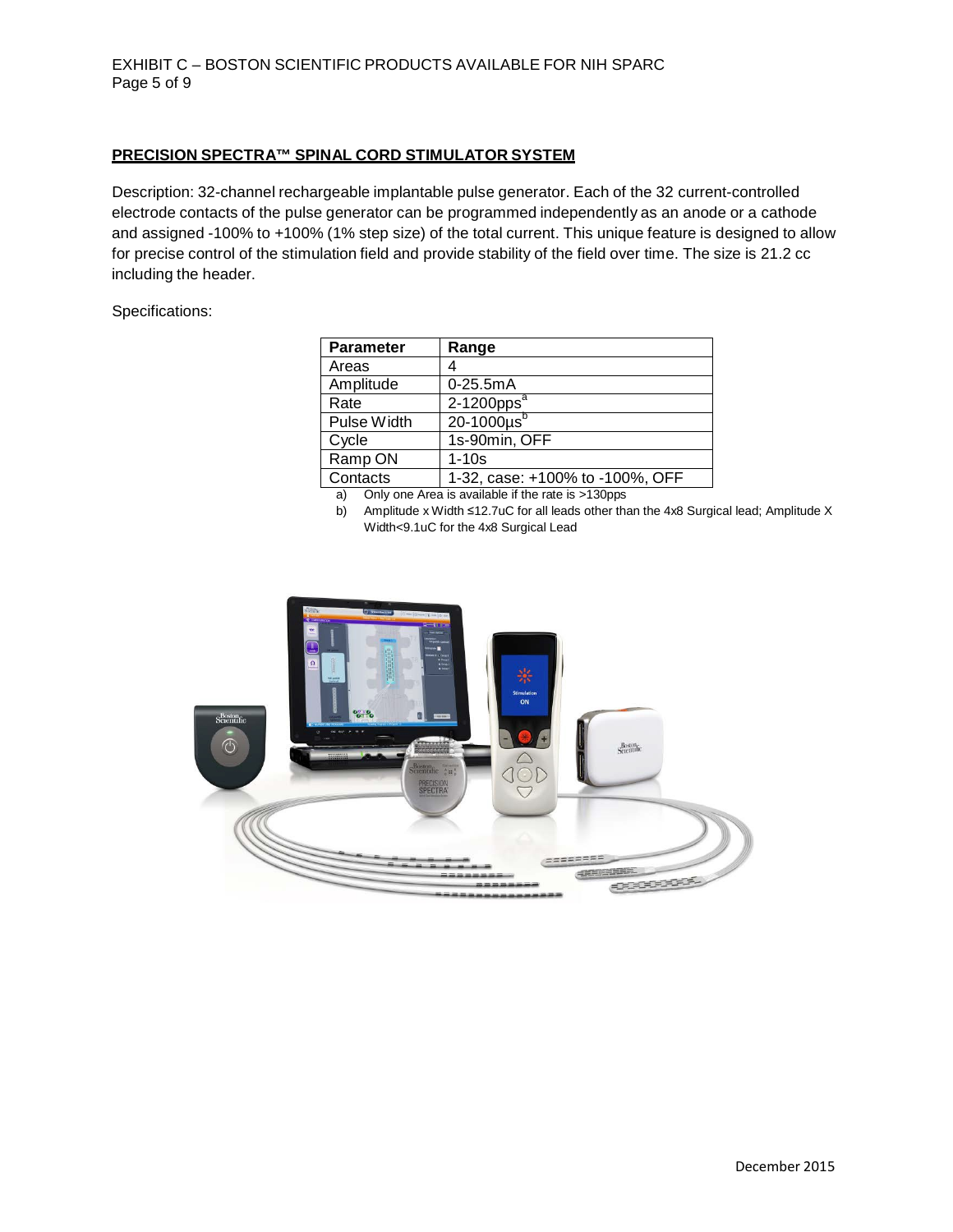#### **PRECISION™ SPINAL CORD STIMULATOR SYSTEM**

Description: Similar to Precision Spectra but with 16 channels of multiple independent current control instead of 32. Size is the same as Spectra.

Specifications:

| <b>Parameter</b> | Range                     |
|------------------|---------------------------|
| Areas            |                           |
| Amplitude        | $0-20mA^a$                |
| Rate             | $2-1200$ pps $^{\rm b}$   |
| Pulse Width      | $0-1000\mu s$             |
| Cycle            | 0s-90min, OFF             |
| Ramp ON          | $1-10s$                   |
| Contacts         | 1-16: +100% to -100%, OFF |

a) The Precision system includes programmable coverage areas with each individual electrode contact limited to 12.7mA. A programming interlock is enforced to limit the coverage area output current to 20mA or less. For example, a maximum current output of 12.7mA on a first electrode will limit the total summed current output on remaining electrodes to 7.3mA within one coverage area.

b) Only one Area is available if the rate is 130pps.

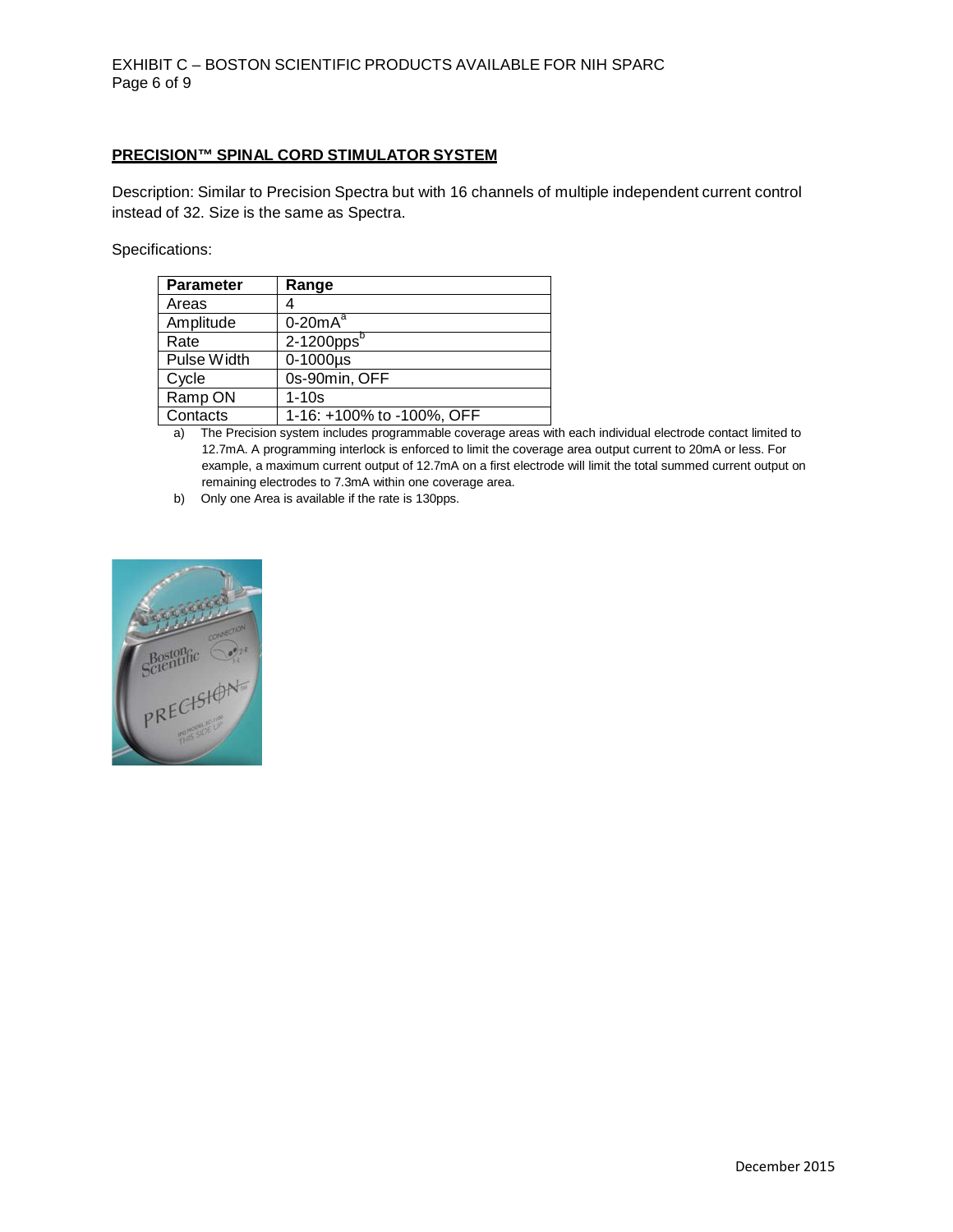# EXHIBIT C – BOSTON SCIENTIFIC PRODUCTS AVAILABLE FOR NIH SPARC Page 7 of 9

#### **PRECISION NOVI™ SPINAL CORD STIMULATOR SYSTEM**

Description: Similar to Precision with 16 channels of multiple independent current control but utilizing a primary cell battery and a different form factor (33cc including the header).

Specifications: Refer to Precision Spectra summary above.



# **PRECISION MULTIWAVE™ SPINAL CORD STIMULATOR SYSTEM**

Description: Similar to Precision with 16 channels of multiple independent current control but capable of stimulation frequencies up to 10kHz.

Specifications:

For frequencies 1200Hz or lower

| <b>Parameter</b> | Range                                            |
|------------------|--------------------------------------------------|
| Areas            |                                                  |
| Amplitude        | $\overline{0.20 \text{ mA}^a}$ (0.1mA step size) |
| Rate             | $2-1200$ pps <sup>b</sup>                        |
| Pulse Width      | $0-1000$ µs (10us step size)                     |
| Cycle            | 0s-90 min, OFF                                   |
| Ramp ON          | $1 - 10s$                                        |
| Contacts         | 1-16: +100% to -100%, OFF                        |

a) The Precision system includes programmable coverage areas with each individual electrode contact limited to 12.7mA. A programming interlock is enforced to limit the coverage area output current to 20mA or less. For example, a maximum current output of 12.7mA on a first electrode will limit the total summed current output on remaining electrodes to 7.3mA within one coverage area.

b) Only one Area is available if the rate is 130pps.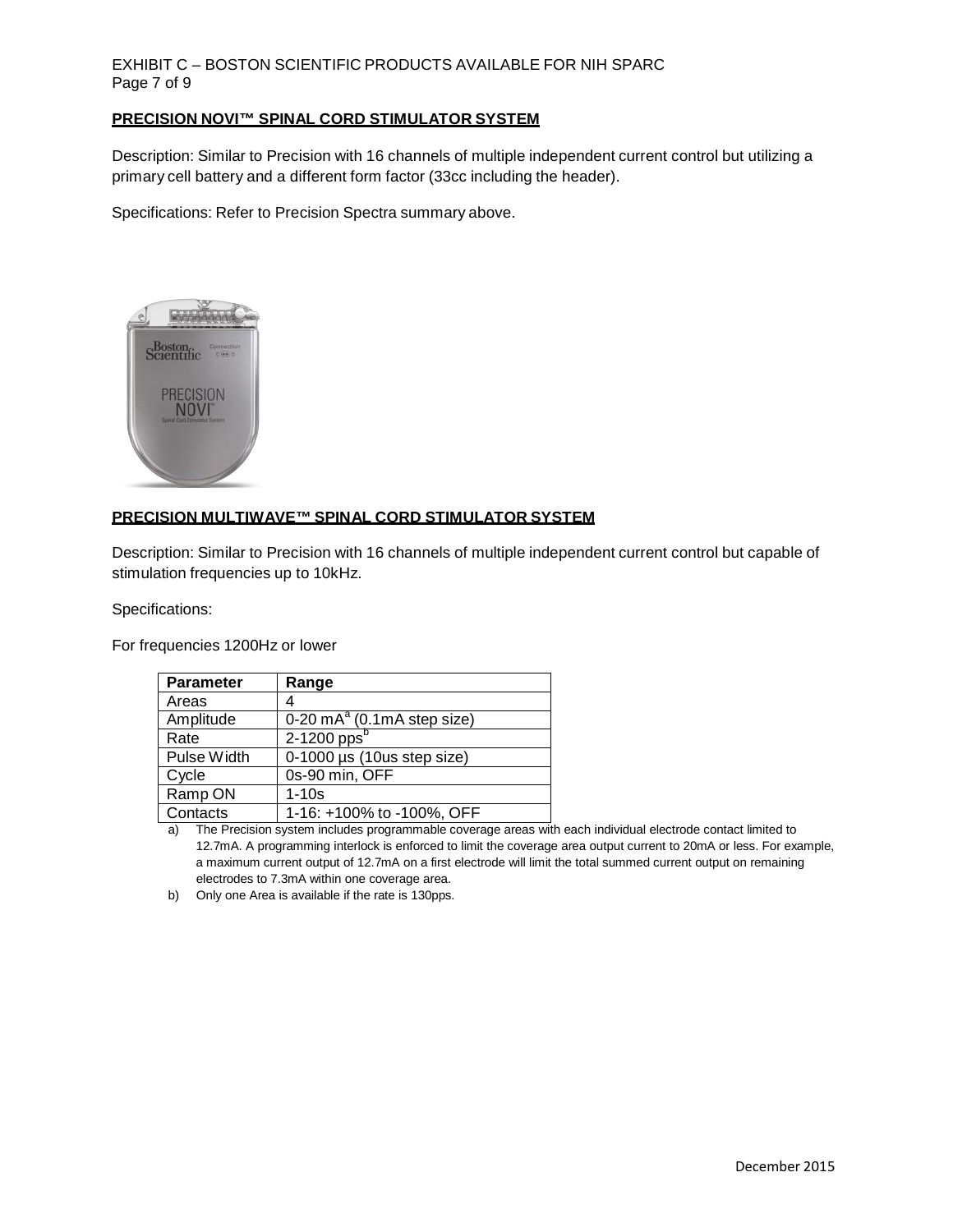For frequencies greater than 1200Hz

| <b>Parameter</b> | Range                                  |
|------------------|----------------------------------------|
| Areas            |                                        |
| Amplitude        | $0-9$ m $A$                            |
| Rate             | 2-10 kHz                               |
| Pulse Width      | 20-240 $\mu$ s <sup>a</sup>            |
| Cycle            | 3-90 min, OFF                          |
| Ramp ON          | $1-3s$                                 |
| Contacts         | 1-16: +100% to -100%, OFF <sup>b</sup> |
|                  |                                        |

a) In increments of 10usec, range of available pulse width will depend on the programmed frequency rate.

b) Maximum of 1 anode and 1 cathode are programmable.

## **PERCUTANEOUS SPINAL CORD STIMULATOR LEADS**

Description: Various 1x8 contact electrode leads with 3 different electrode spacing configuration and 1x16 electrode contacts percutaneous linear lead configuration.

Additional information can be found at: [http://www.bostonscientific.com/content/dam/Manuals/us/current](http://www.bostonscientific.com/content/dam/Manuals/us/current-rev-en/91078744-01RevA_Percutaneous_Leads_DFU_en-US_S.pdf)[rev-en/91078744-01RevA\\_Percutaneous\\_Leads\\_DFU\\_en-US\\_S.pdf](http://www.bostonscientific.com/content/dam/Manuals/us/current-rev-en/91078744-01RevA_Percutaneous_Leads_DFU_en-US_S.pdf)



#### **SURGICAL PADDLE SPINAL CORD STIMULATOR LEADS**

Description: 4x8 and 2x8 surgical paddle lead configurations are available.

Additional information can be found at: [http://www.bostonscientific.com/content/dam/Manuals/us/current](http://www.bostonscientific.com/content/dam/Manuals/us/current-rev-en/91078747-01RevA_Surgical_Leads_DFU_en-US_S.pdf)[rev-en/91078747-01RevA\\_Surgical\\_Leads\\_DFU\\_en-US\\_S.pdf](http://www.bostonscientific.com/content/dam/Manuals/us/current-rev-en/91078747-01RevA_Surgical_Leads_DFU_en-US_S.pdf)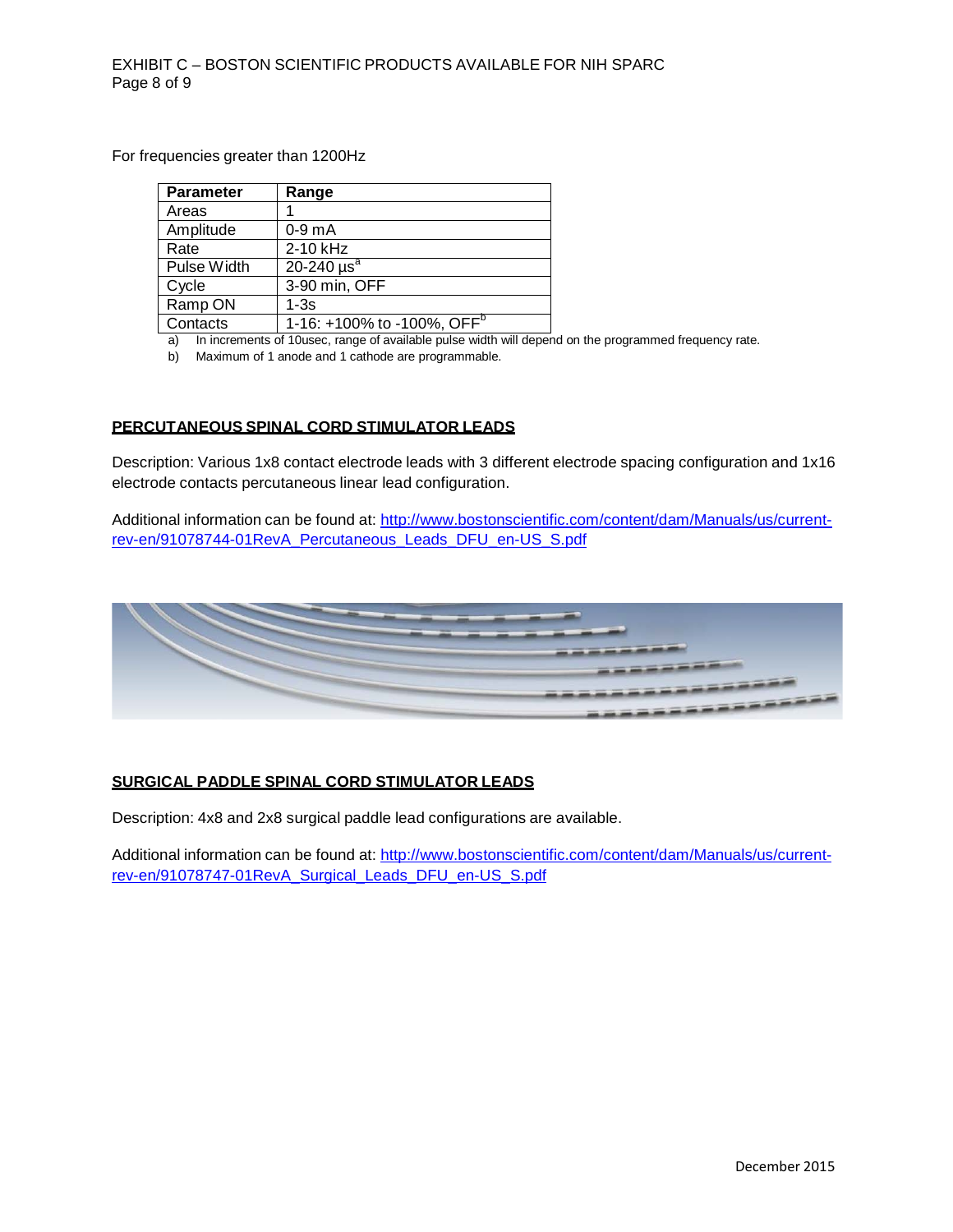EXHIBIT C – BOSTON SCIENTIFIC PRODUCTS AVAILABLE FOR NIH SPARC Page 9 of 9



### **Accessories such as connectors and adapters for connection to other manufacturers' leads:**

M8 Connector: allows connection to selected Medtronic leads to a Boston Scientific pulse generator

[http://www.bostonscientific.com/content/dam/Manuals/us/current-rev-en/90893429-](http://www.bostonscientific.com/content/dam/Manuals/us/current-rev-en/90893429-09RevA_Precision_M8_Adapter_DFU_en-US_S.pdf) [09RevA\\_Precision\\_M8\\_Adapter\\_DFU\\_en-US\\_S.pdf](http://www.bostonscientific.com/content/dam/Manuals/us/current-rev-en/90893429-09RevA_Precision_M8_Adapter_DFU_en-US_S.pdf)

S8 Connector: allows connection to selected St Jude leads to a Boston Scientific pulse generator

[http://www.bostonscientific.com/content/dam/Manuals/us/current-rev-en/90893896-](http://www.bostonscientific.com/content/dam/Manuals/us/current-rev-en/90893896-01_RevB_Precision_S8_Adapter_DFU_en-US_S.pdf) 01 RevB Precision S8 Adapter DFU en-US S.pdf

OMG connector: allows connection to selected Medtronic and St Jude leads to a Boston Scientific external trial stimulator during a trial evaluation period

[http://www.bostonscientific.com/content/dam/Manuals/us/current-rev-en/90870349-](http://www.bostonscientific.com/content/dam/Manuals/us/current-rev-en/90870349-01_RevA_Precision_Spectra_OMG_US_S.pdf) [01\\_RevA\\_Precision\\_Spectra\\_OMG\\_US\\_S.pdf](http://www.bostonscientific.com/content/dam/Manuals/us/current-rev-en/90870349-01_RevA_Precision_Spectra_OMG_US_S.pdf)

**Additional information for Spinal Cord Stimulator products can be found at:** <http://www.bostonscientific.com/manuals/manuals/landing-page/US-english.html>